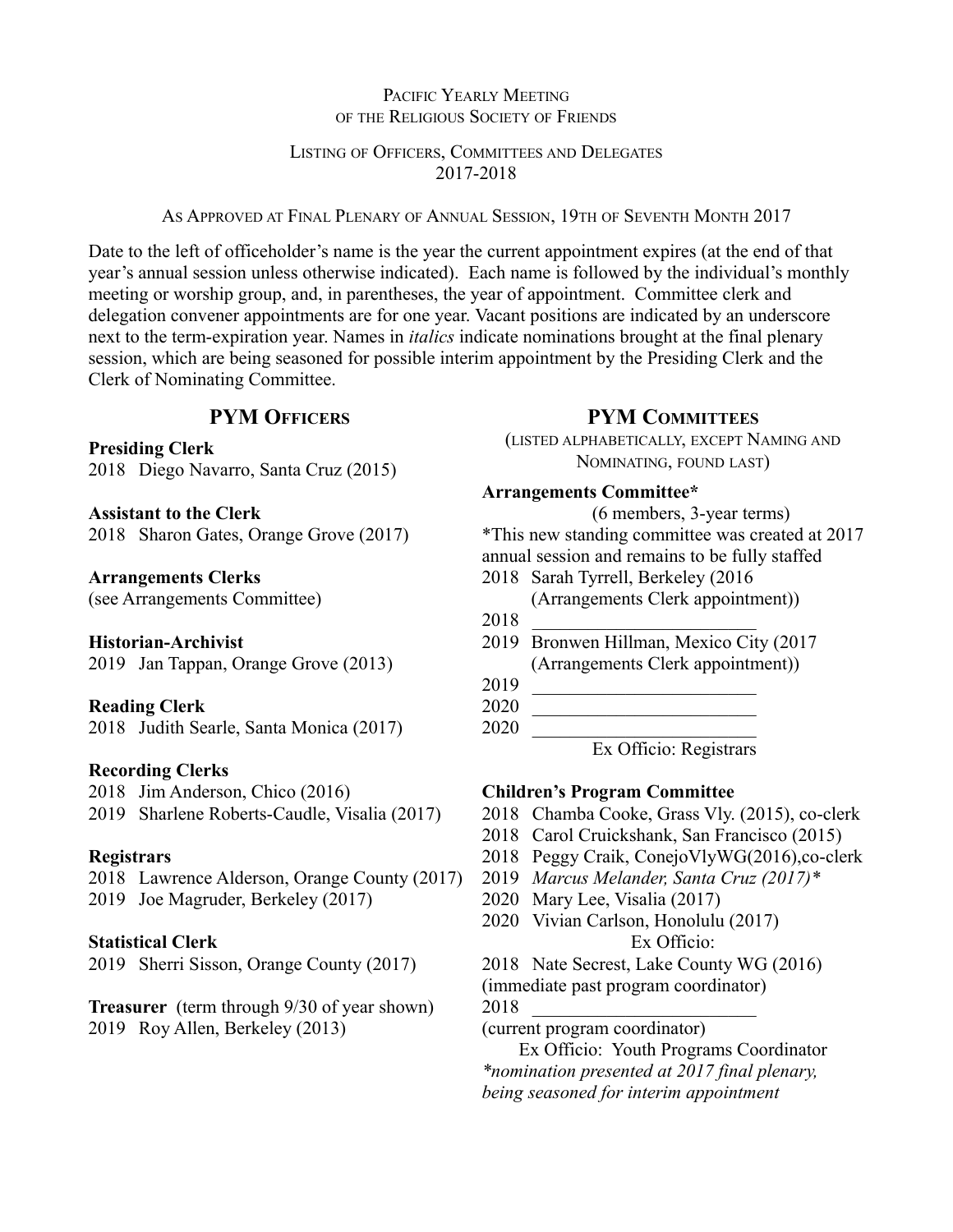## **Communications Committee\***

(5 members, 3-year terms) \*This new standing committee was created at 2017 annual session and remains to be fully staffed \_\_\_\_\_\_\_\_\_\_\_\_\_\_\_\_\_\_\_\_\_\_\_\_

- George Mills, Palo Alto (2016 (Secretariat Committee appointment))
- \_\_\_\_\_\_\_\_\_\_\_\_\_\_\_\_\_\_\_\_\_\_\_\_
- \_\_\_\_\_\_\_\_\_\_\_\_\_\_\_\_\_\_\_\_\_\_\_\_
- \_\_\_\_\_\_\_\_\_\_\_\_\_\_\_\_\_\_\_\_\_\_\_\_
	- Ex Officio: Web Coordinator, Assistant to the Clerk, Youth Programs Coordinator

### **Web Coordinator (appointed by Communications Committee)**

- - - - \_\_\_\_\_\_\_\_\_\_\_\_\_\_\_\_\_\_\_\_\_\_\_\_

## **Discipline Committee (AKA Faith and Practice Revision Committee)**

- Chuck Orr, La Jolla (2014)
- Laura Magnani, Berkeley (2016), co-clerk
- Liz Baker, Sacramento (2013)
- Patricia Portillo, Sacramento (2016)
- 2020 Carl Magruder, Str. Ck. (2014), co-clerk
- Robin Durant, Orange Grove (2015)
- \_\_\_\_\_\_\_\_\_\_\_\_\_\_\_\_\_\_\_\_\_\_\_\_\*

Ex Officio: Historian-Archivist \*IT position created at 2017 annual session

## **Finance Committee**

- Sandy Farley, Palo Alto (2015)
- Carolyn Stephenson, Honolulu (2017)
- David Barrows, San Diego (2015), clerk
- Deborah Marks, Strawberry Creek (2016)
- Sharon Shen, Berkeley (2015)
- Emma Castanedo, La Jolla (2017) Ex Officio: Treasurer, Statistical Clerk

## **Holding Corporation**

- Peter Neumann, Santa Barbara (2015)
- Beth McCleary, Reno (2012)
- Jeff Kroeber, San Jose (2013)
- Stratton Jaquette, Palo Alto (2016)
- 2017 Jennifer Carr, Las Vegas (2014)
- Sharlene Roberts-Caudle, Visalia (2014) Ex Officio: Treasurer, Presiding Clerk (Holding Corp. appoints its own officers)

#### **Junior Yearly Meeting (JYM) Committee**

(adult committee)

- Erika Tarabini, Redding (2013)
- Muriel Strand, Sacramento (2015), clerk
- Dan Strickland, Orange Grove (2013)
- Suzanne Doss, Orange Grove (2013)
- Keith Runyan, Santa Cruz (2017)
- Sarah Armstrong Jones, Big Island (2017)
- Larissa Keeler, Strawberry Creek (2017)
- Don McCormick, Grass Valley (2017) Ex Officio: Youth Programs Coordinator

## **JYM Co-Clerks**

(appointed by JYM teens)

- Charlie Shaw, Santa Monica
- Ari Standish, Berkeley
- Elinor Steffy, Sacramento

## **JYM Ministry and Oversight Committee**

(appointed by JYM teens)

- Gaby Alvarado, Sacramento, co-clerk
- Gracie Martínez, Visalia
- Rose Nadis, Santa Barbara, co-clerk
- Callum Standish, Berkeley

## **Latin American Concerns Committee**

- Ann Boone, Redwood Forest (2015)
- Linda Rowell, Chico (2015)
- Laura Kohl, La Jolla (2013)
- Betty Guthrie, Orange County (2016)
- Nate Secrest, Lake County (2016)
- Margaret Bean, Guatemala (2013)
- Burton Housman, La Jolla (2015)
- Patricia Portillo, Sacramento (2017) Appointed by Casa de los Amigos:
- Patricia Constantino (Mexico City) (2016) Appointed by El Salvador Project:
- (information being obtained)
- Appointed by Guatemala Scholarship Program:
- Donna Smith (Redwood For.) (2014), clerk

## **Ministry and Oversight Committee**

- Janet Gastil, San Diego (2014)
- Sally Kingsland, Straw.Ck.(2015), co-clerk
- Kylin Navarro, Berkeley (2015), co-clerk
- Shayne Lightner, Santa Monica (2013)
- Valerie Nuttman, Santa Cruz (2016)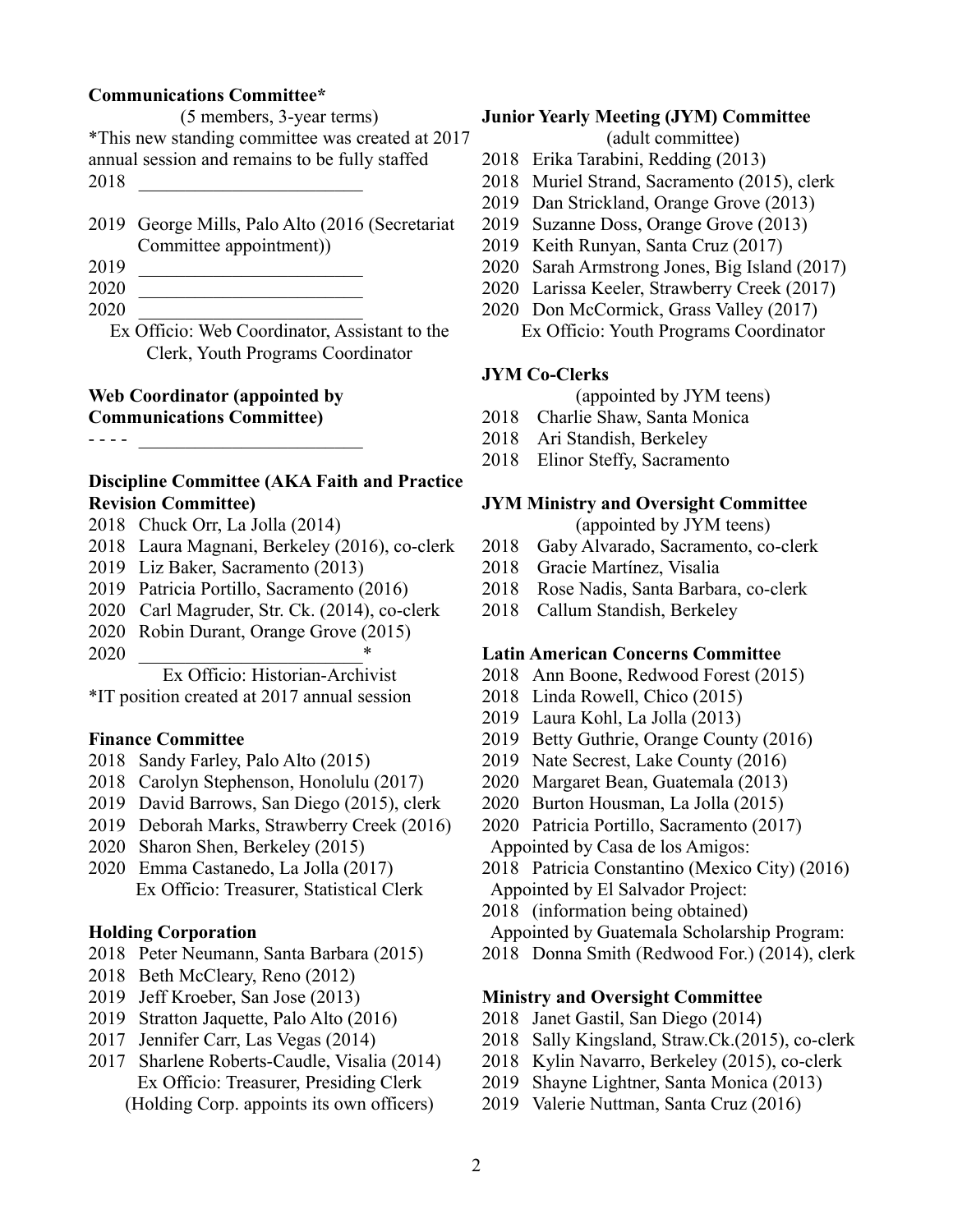- 2019 Jim Summers, La Jolla (2016)
- 2020 Shan Cretin, Santa Monica (2017)
- 2020 Thistle West, Strawberry Creek (2017)
- 2020 \_\_\_\_\_\_\_\_\_\_\_\_\_\_\_\_\_\_\_\_\_\_\_\_

#### **Peace and Social Order Committee**

- 2018 Anthony Manousos, Orange Grove (2014)
- 2018 Eric Straatsma, Redwood Forest (2015)
- 2018 Graciela Martinez, Visalia (2017)
- 2019 Sandra Gey, Berkeley (2013)
- 2019 Linda Dunn, Inland Valley (2016)
- 2019 Shannon Frediani, Santa Cruz (2016), clerk
- 2020 Stephen McNeil, Strawberry Creek (2014)
- 2020 David Breitzmann, San Francisco (2017)
- 2020 Linnea Hanson, Chico (2017)

Ex Officio: SCQM Peace and Social Order

Committee clerk, one PYM AFSC representative,

PYM FCLCA representative, one PYM FCNL representative

#### **Religious Education for Children Committee**

(laid down; see Religious Education Subcommittee of Ministry and Oversight Committee)

#### **Secretariat Committee**

(laid down; see Communications Committee)

### **Site Committee**

(laid down; see Arrangements Committee)

### **Unity with Nature Committee**

- 2018 Catya de Neergaard, Str. Creek (2013)
- 2018 Klara East, Visalia (2017)
- 2018 Lora Powell, Berkeley (2017)
- 2019 Shelley Tanenbaum, Strawberry Ck. (2013)
- 2019 Sharon Shen, Berkeley (2016) *clerk\**
- 2020 Andrea Beane, Santa Monica (2017)
- 2020 Patricia Constantino, Mexico City (2017)

*\*nomination presented at 2017 final plenary, being seasoned for interim appointment*

#### **Youth Programs Coordinator**

(appointed by Youth Programs Coord. Cmte.) - - - - Alyssa Nelson, Davis (2011)

#### **Youth Programs Coordinating Committee**

2018 Barbara Babin, Redwood Forest (2016)

- 2018 Gail Eastwood, So. Humboldt WG (2017)
- 2019 Melissa Lovett-Adair, Ctrl. Coast (2016)
- 2019 Bertha Peña, Mexico City (2016), clerk
- 2020 Jennifer Carr, Las Vegas (2013)
- 2020 Stephen Myers, Sacramento (2014)
- Youth members (nominated by YPCC):
- 2018 *Rebekah Percy, La Jolla (2015)\**
- 2018 *Julian Garrett, San Jose (2016)*\*
- 2018 *Rachel Kempf, Santa Monica (2017)*\*

2018 **\_\_\_\_\_\_\_\_\_\_\_\_\_\_\_\_\_\_\_\_\_\_\_\_**

*\*nomination presented at 2017 final plenary, being seasoned for interim appointment*

#### **Naming Committee** (terms through first First Day of Third Month of year shown)

- 2018 Steve Leeds, San Francisco (2017)
- 2018 Bertha Peña, Mexico City (2017), convener
- 2018 Sue Scott, Inland Valley (2017)

#### **Nominating Committee**

(nominated by Naming Committee)

- 2018 Sue Torrey, Central Coast (2016) clerk
- 2018 William O'Connell, Las Vegas WG (2017)
- 2018 \_\_\_\_\_\_\_\_\_\_\_\_\_\_\_\_\_\_\_\_\_\_\_\_
- 2019 Ed Flowers, Apple Seed (2016)
- 2019 Ann Fuller, Santa Monica (2016)
- 2019 Kate Watkins, Santa Monica (2016)
- 2020 Peggy Craik, ConejoValleyWG (2017)
- 2020 Julie Harlow, Davis (2017)
- 2020 Rebekah Percy, La Jolla (2017)

## **PYM DELEGATES (REPRESENTATIVES AND OBSERVERS) TO OTHER ORGANIZATIONS**

#### **REPRESENTATIVES:**

#### **American Friends Service Committee (AFSC) Corporation**

- 2018 Nancy Mellor, Sacramento(2012), convener
- 2019 Shannon Frediani, Santa Cruz (2016)

### **Friends Bulletin Corp. (Western Friend) Board of Directors**

- 2018 Jim Anderson, Chico (2015), convener
- 2019 Doug Smith, Reno (2015)
- 2020 Claire Gorfinkel, Orange Grove (2016)